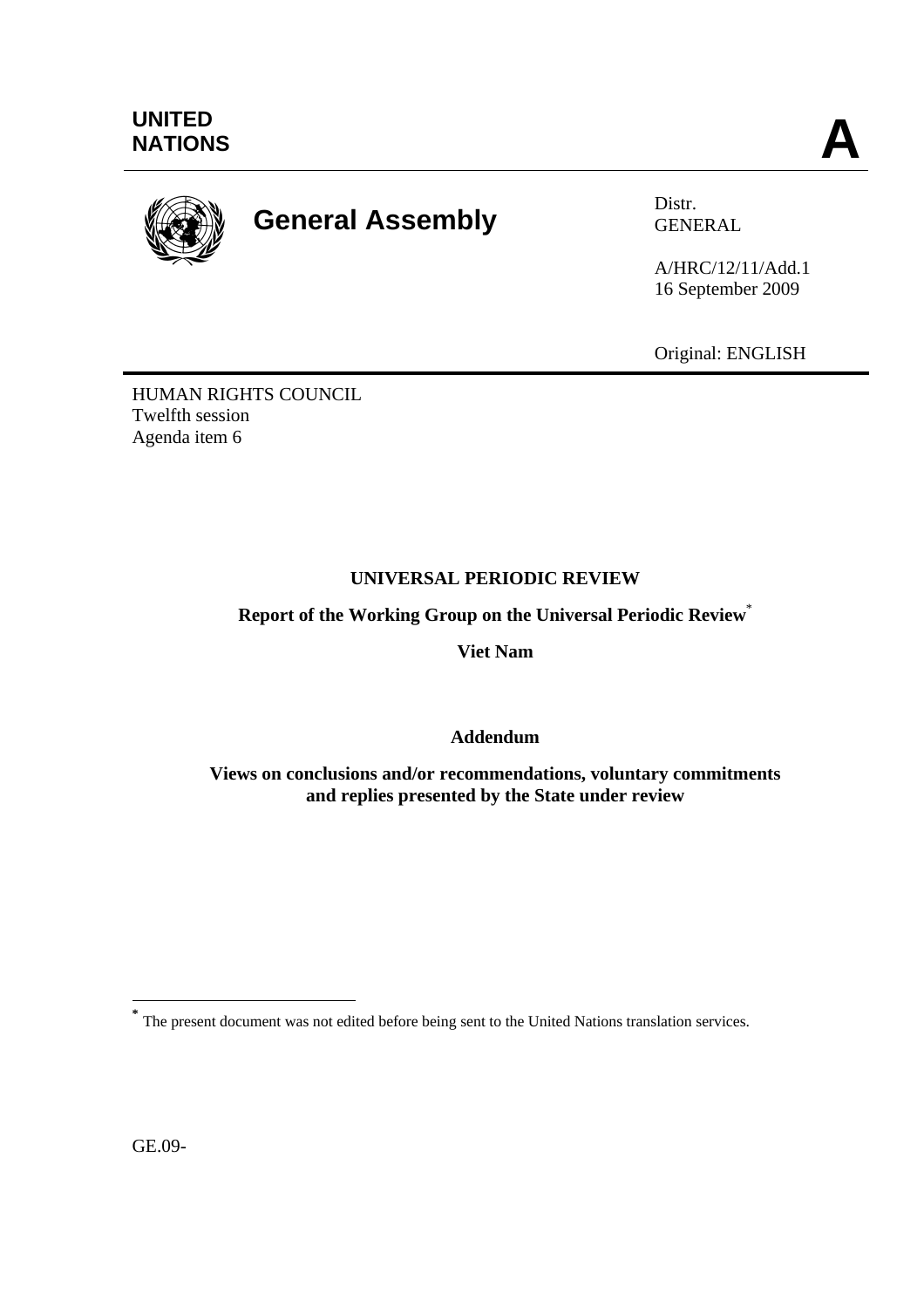#### **RESPONSES OF VIET NAM TO RECOMMENDATIONS**

1. Viet Nam welcomes the interest taken by many countries and international organizations in its UPR. We take note of the constructive comments and recommendations made at the 5<sup>th</sup> Session of the Human Rights Council Working Group on 8<sup>th</sup> May 2009 which considered Viet Nam's report. Having studied and thoroughly considered these comments and recommendations, Viet Nam wishes to make the following additional responses and comments:

2. Viet Nam attaches importance to the UPR mechanism and took the preparation of the review seriously. We consider it not only an obligation as a UN Member State, but also an opportunity for institutions, organizations and representatives of the people in Viet Nam to conduct a comprehensive and inter-disciplinary review of policies, laws and practices to ensure human rights in Viet Nam. Through the dialogue at the HRC WG session, Viet Nam has drawn valuable lessons on how to better ensure the rights of the people. The country report was recognized by most participating countries as well-prepared and comprehensive, covering a wide range of issues, showing the commitment to protect human rights and promote international relations. Many praised Vietnam's open and constructive approach, which truly enhanced the credibility and persuasiveness of its report.

3. The WG report on the UPR of Viet Nam adopted on 8th May 2009 includes 123 recommendations. Viet Nam has indicated its support to most of those. We will seriously consider and implement these recommendations to the best of its ability: in particular, continue to consider its accession to a number of international human rights treaties, work out roadmaps and plans to further improve the legal framework to better protect and promote human rights in Viet Nam, take measures to better ensure economic, cultural and social rights, the rights of women, children and ethnic minorities, accelerate poverty reduction programmes, healthcare, education and assistance for ethnic minorities in mountainous areas, and to continue to learn from and share experience with other countries.

#### **With regard to recommendations pertaining to measures already implemented or currently being implemented by Viet Nam**

*Provide people detained, including under security or propaganda laws, with fundamental legal safeguards, including representation by legal counsel of their choice throughout the proceedings and a public trial* 

4. Basic legal protection is guaranteed for people detained for violation of Vietnamese laws. These rights are provided for in the law and exercised in practice. The Criminal Procedures Code stipulates that all detainees and accused have the right to self-defence, by themselves or a counsel of their choosing (art. 11), the right to choose and substitute attorneys (art. 57), the right to open court trials, except for special cases concerning matters of state secret, national customs and traditions or at their own legitimate request (art. 18). They have an equal right to present before the court their evidence and to request and have democratic debates before court (art. 19) and the right to ask for an alternative prosecutor (art. 43). Chapter IV of this Code elaborates the rights and responsibilities of detainees and the accused (arts. 48, 49, 50). As a matter of fact, all persons detained and accused on any charges, including those on national security, are given the above-mentioned rights.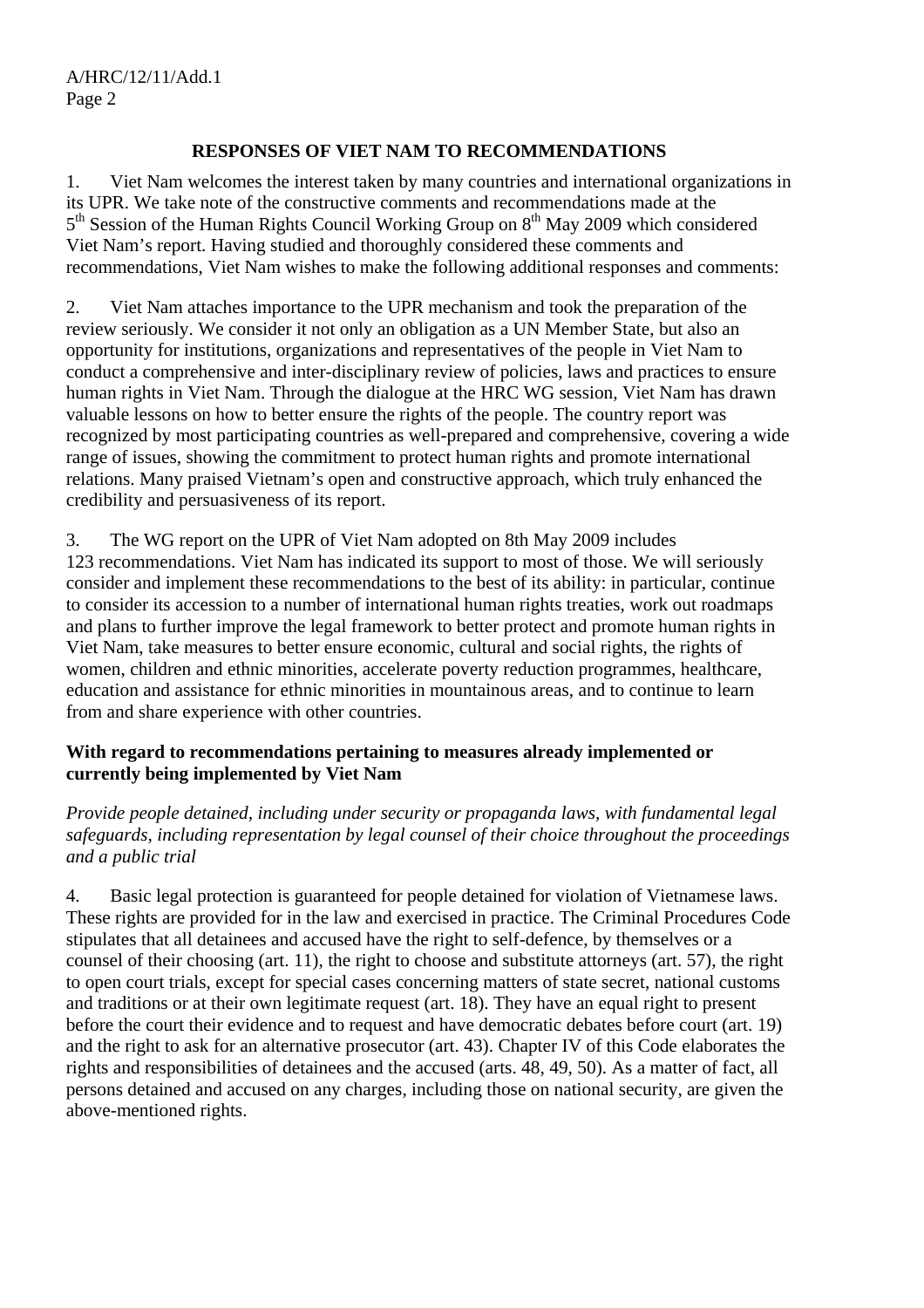#### *Reduce the length of prison sentences for non-violent crimes*

5. The Vietnamese law specifically categorizes various types of crime based on the nature and the level of danger that each type poses upon the society (chap. III, art. 8). They include less serious, serious, very serious and extremely serious criminal offenses, each of which is subject to a specific range of punishments. In addition, in line with its policy of leniency, every year Viet Nam considers and grants commutation of sentence or amnesty to thousands of inmates who have good record of conduct and meet the requirements of the 2008 Law on Amnesty. One-off or multiple reductions of prison terms for inmates convicted of crimes, regardless of their violent or non-violent nature, are clearly specified in articles 58 and 59 of the Penal Code.

#### *Adopt a whistleblower law so that those who identify corruption are protected from prosecution or harassment*

6. Viet Nam is strongly committed to 'the effective prevention of and resolute fight against corruption' and 'the entire political system and society are determined to combat corruption' (Political Report, The 10th National Party Congress). We have recently ratified the United Nations Convention against Corruption (CAC). Therefore, Viet Nam sees the protection of whistleblowers as an important task to guarantee the effectiveness of the fight against corruption. The Government has endeavoured to improve the legal framework to better protect corruption fighters. In addition to article 74 of the Constitution (which strictly prohibits revenge against denouncers and petitioners) and article 132 of the Penal Code (which stipulates the forms of punishments against infringements of the right to complaint and petition), the Law on Complaint and Denunciation (LCD) stipulates the necessary measures to ensure the safety of complainants and denouncers and to penalize those who threaten, take revenge on or insult them (arts. 66, 96-100). The Government has also issued Decree No. 136/2006/ND-CP on November 14<sup>th</sup>, 2006 to provide instructions on the implementation of the LCD and the Law on the Amendment of certain provisions of the LCD, and Decree No.  $53/2005/ND$ -CP on April 19<sup>th</sup>, 2005 to elaborate measures to address acts of threatening, harassing and taking revenge against people who denounce corruption and to punish those who violate the citizens' right to complaint and denunciation. As a party to the UN CAC, Viet Nam is committed to complying with the Convention's provisions on the protection of witnesses, victims, investigators and whistleblowers.

#### *Step up efforts to ensure the full respect of freedom of religion and worship, including by reviewing laws and provisions at all levels related to the freedom of religion, in order to align them with article 18 of ICCPR*

7. As a multi-religion country with more than 20 million followers of various religions and 80 per cent of the population having religious belief, Viet Nam always respects freedom of religion. Viet Nam considers this a legitimate need of the people and creates favourable conditions for the lawful operation of religious organizations, which are protected by law and are equal before the law. These organizations enjoy certain preferential treatment, including the provision of land for the construction of worshipping places.

8. In Viet Nam, the freedom of religion, belief and worship is enshrined in the Constitution and legal documents, consistent with international law. Viet Nam also gives priority to further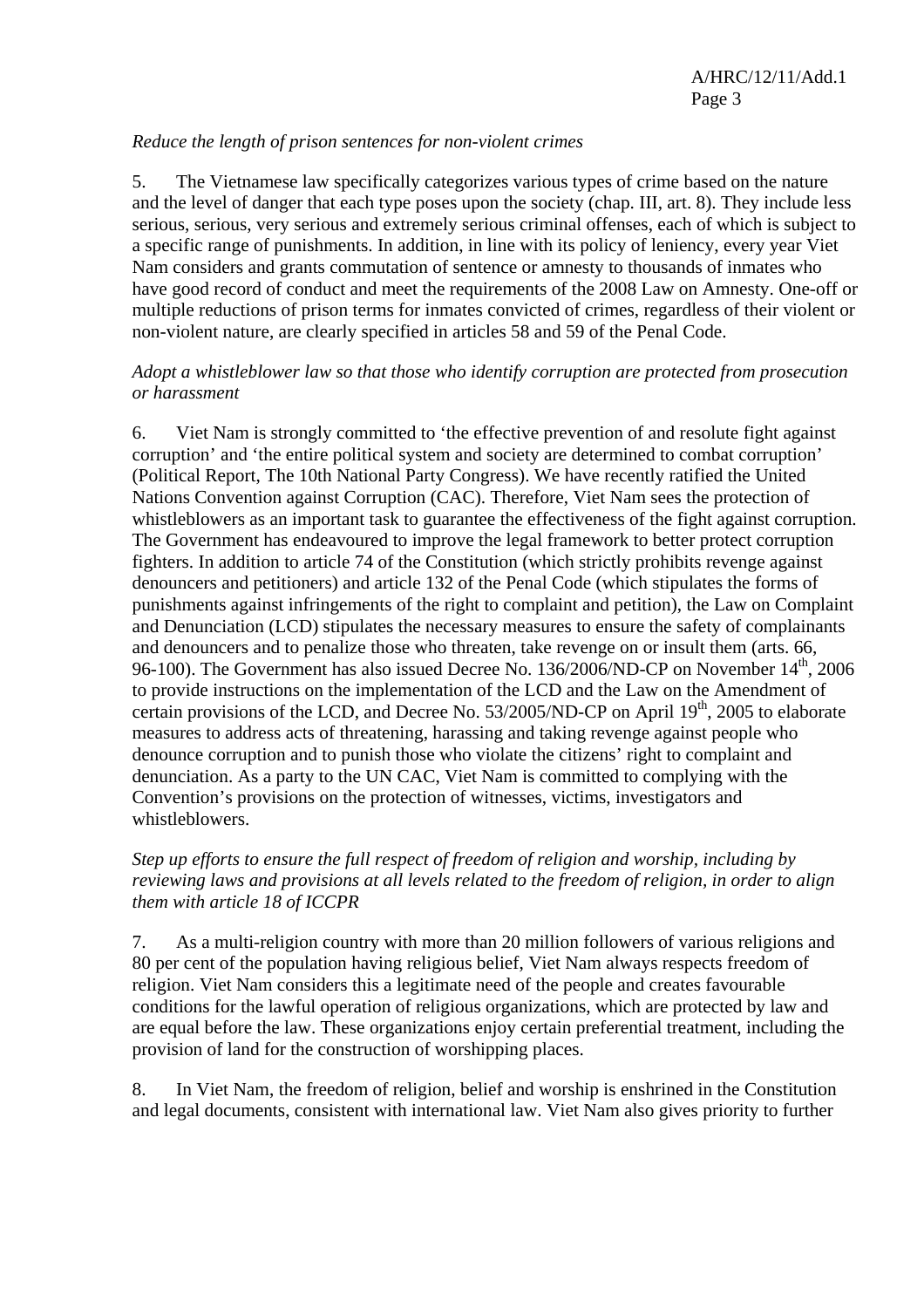improving the legal framework pertaining to religion. In that endeavour, on the basis of regular reviews of the legal documents and regulations from central to local levels, the Government develops plans to amend and supplement the current laws on religion and belief. This includes recommendations to the National Assembly on the amendment of the 2004 Ordinance on Religion and Belief to make it more up-to-date and improve its effectiveness in better ensuring the people's freedom to religious activities. Violations of these rights by local authorities are promptly dealt with so as to avoid any disruption to the people's religious activities.

9. Also high on the agenda is the education of central and local government officials in charge of religious affairs and religious dignitaries and followers to equip them with sufficient knowledge about religion-related laws and policies. The mass media plays an important role in this regard. The Government has also organized training courses on religious affairs for local authorities. The Vietnamese people now have better access to religious information and have increasingly better understanding of their legal rights and obligations in religious activities. The robust development of religious activities in Viet Nam in the past years has been well recognised by the international community.

#### *Take further measures to prevent violence and discrimination against ethnic minorities*

10. In Viet Nam, the 54 ethnic groups are strongly and peacefully bonded. They have stood side by side throughout the nation's history of defence and development. National solidarity has been a fundamental and consistent principle in Viet Nam's ethnic policy. The principle of equal treatment among ethnic groups is not only reflected in various laws, policies and socio-economic development programmes but also implemented in practice. Moreover, the equality of ethnic minorities in terms of political, economic, cultural and social rights and non-discrimination against ethnic minorities are well enshrined in article 5 of the 1992 Constitution. The spirit of this constitutional provision is reflected in various laws and policies and enforced by administrative as well as judicial measures. Any violation is penalized by law. The Government has introduced many development schemes tailored for ethnic minorities, including Programme 135 for the extremely poor communes and ethnic minorities living in mountainous and remote areas and the policy to provide production land, housing and clean water for poor ethnic minority households…

#### **Recommendations that did not enjoy the support of Viet Nam:**

#### *With regard to guaranteeing freedom of speech and expression, freedom of assembly and internet freedom*

11. It is Viet Nam's consistent policy to guarantee freedom of speech, press, expression and information for all people. Viet Nam's Constitution, Press Law, Anti-Corruption Law and Law on Complaint and Denunciation (and the upcoming Law on Information Access) etc. clearly provide for freedom of press and expression in accordance with international law and practice. The system of socio-political institutions, mass and professional organizations in Viet Nam is mechanism through which the people can express their will and aspiration and join the state in management of the society.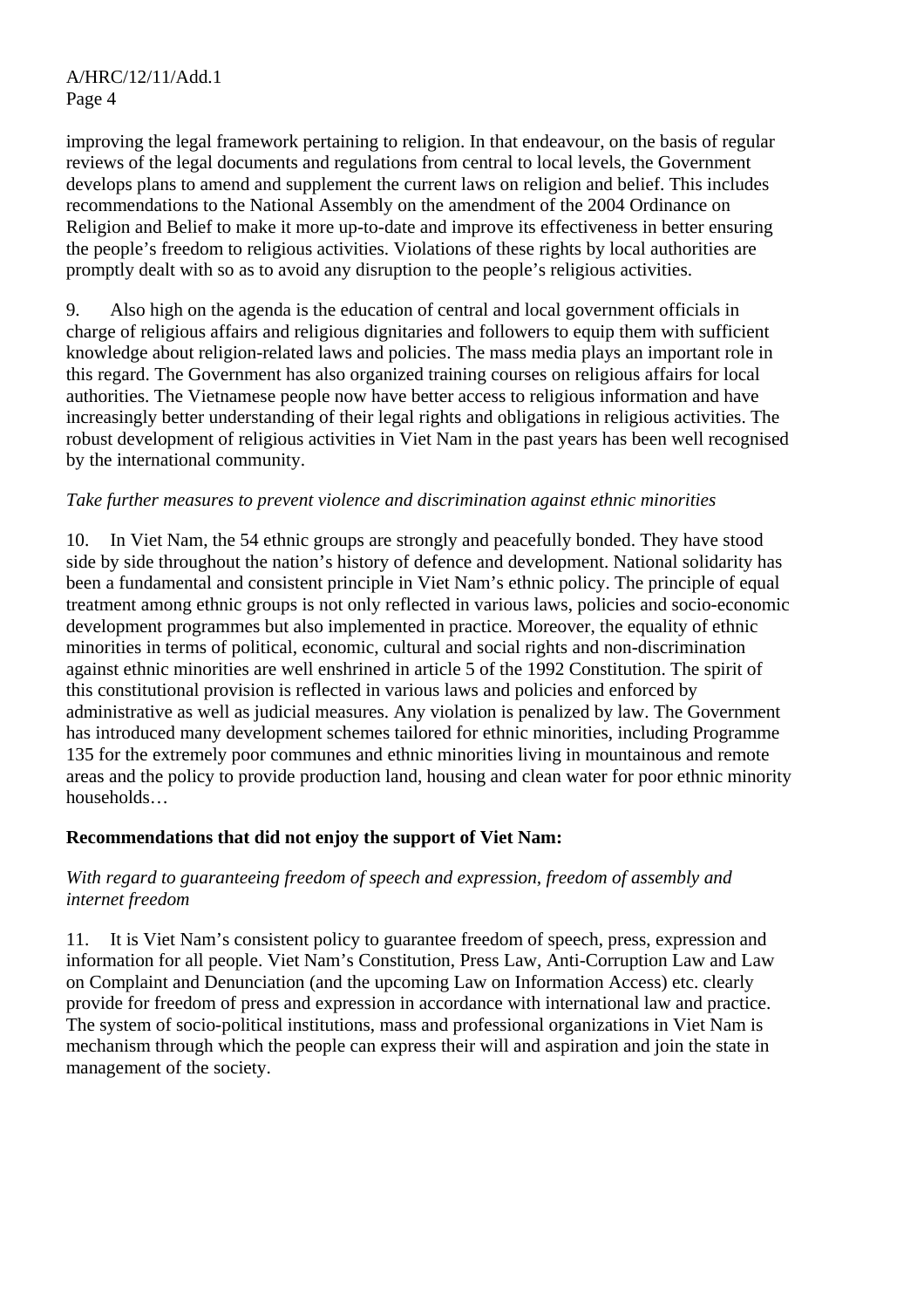12. The Vietnamese press is a forum for social and mass organizations, and a tool to safeguard the interests of the society and freedoms of the people. The press is also an important force to monitor the implementation of policies and laws. All citizens have the right to express their aspiration, opinions and comments on all political, economic and social issues on the mass media. In practice, the press plays the role of an effective and positive channel of criticism in the society, particularly in the fight against corruption. It has indeed become relatively independent from the State.

13. The current Press Law stipulates that government agencies, socio-political and professional organisations can own and produce their own publications. In practice, many business entities have been given permission to own various forms of media or participate in many stages of press activities (corporations like VNPT, FPT, PetroVietnam, VTC, etc. have their own printed and electronic media and television channels).

14. Viet Nam encourages the use of the internet for socio-economic and cultural development, administrative reform and improving the people's quality of life. As a result, the internet services today cover 64 out of 64 provinces and cities. The number of new internet subscribers in 2007 reached 1.18 million, a 2.4 per cent year-on-year increase, bringing the total number of internet subscribers to over 5.2 million (6 subscribers per 100 people) by the end of 2007. The number of internet users is 18.22 million, accounting for 21.4 per cent of the population. Viet Nam is implementing plans to expand internet connection points to rural and remote areas. According to the ITU, Viet Nam has the world's fastest internet development.

15. Viet Nam encourages the development and use of blogs. Circular No. 07 of the Ministry of Information and Communication of 18 December 2008 guiding the implementation of Decree No. 97 makes it clear that such encouragement aims at increasing interaction to share information, enrich the social and spiritual life of the people, further bonding the community. The number of people joining online social networks is rising. There are now some 1.1 million bloggers in Viet Nam.

16. As it facilitates internet-based business activities and internet use, the State has also put in place regulations to protect national security, ethical values, national traditions and customs, and children from the negative impacts of the internet. These regulations are aimed also at preventing breaches of the law, false and slanderous information, offences to organisations and individuals. Similar regulations are applied in many countries.

*On the establishment of an independent national human rights institution in accordance with the Paris principles* 

17. Countries around the world have developed different mechanisms to ensure human rights to suit their own circumstances. International human rights law attaches importance to mechanisms and measures to ensure human rights but does not impose any single model. Over 60 countries have established national human rights institutions, but each has their own features in terms of nature, functions, mandates and power.

18. In Viet Nam, there are many institutions monitoring the implementation of the rights in specific areas, including the Committee on Ethnic Minorities, the Government Committee for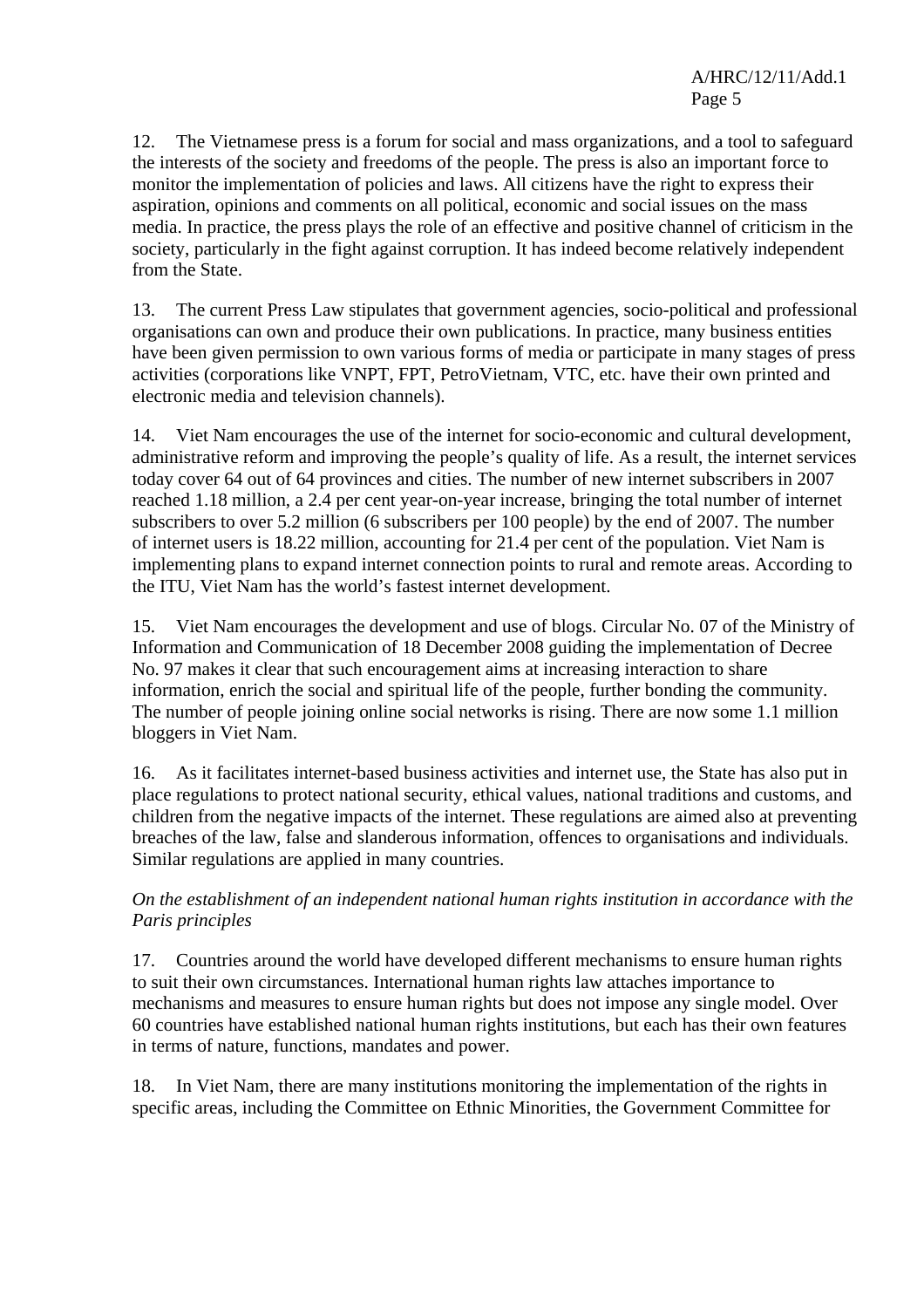Religious Affairs, Inspectorate on Child and Gender Equality, etc. The institutions to ensure human rights are diverse and include government agencies, socio-political and professional organizations, the mass media and the people. Legal provisions are in place to ensure the efficiency and effectiveness of human rights institutions, which help guarantee the right to oversee and critique government policies, to participate in socio-economic development processes, to complaint and denunciation, etc. In recent years, Viet Nam has incessantly strengthened the check and oversight mechanism among the organs within the system of government, especially the legislative and oversight functions of the National Assembly in order to increase the effectiveness, transparency and democracy of State institutions.

#### *On extending a standing invitation to all special procedures; and inviting specific special procedures*

19. The Viet Nam values the role of and has good cooperation with UN special rapporteurs and independent experts, shown by the regular responses and provision of adequate information at their request. We have invited and received the WG on Arbitrary Detention in 1994 and the SR on Religious Freedom in 1998. In the spirit of goodwill and cooperation with the UN and UN human rights mechanisms in particular and at their request, Viet Nam has recently extended invitations to the SRs on the Right to Food, Education and Health, the Independent Experts on Extreme Poverty and Effects of Foreign Debt on Human Rights. Viet Nam is always willing to maintain regular cooperation with the special procedures. However, like many others, the Viet Nam has not, at this stage, extended a standing invitation (only 60 countries have extended such invitations). Arrangements for special procedures' visits require discussion and agreement among the parties concerned on the basis of respect for sovereignty and non-interference into internal affairs. We fully support HRC Resolution  $5/1$  of  $18<sup>th</sup>$  June 2007, which requires special procedures to meet the criteria on expertise, experience, independence, impartiality, personal integrity and objectivity. Like other countries, we look forward to working with all special procedures meeting these criteria.

### *On abolishing the death penalty, imposing a moratorium on executions, publishing information on death penalty, and on ratification of the 2nd Protocol to the ICCPR*

20. International law and the ICCPR do not require nations to abolish the death penalty. The application or abolishment of the death penalty depends on the specific situation in each nation. At present, to combat the increasingly complicated and dangerous crimes, the death penalty is still considered as an effective deterrence measure. Therefore, we do not have any immediate plan to abolish or suspend the application of death penalty. When conditions so allow, we will consider ratifying the  $2<sup>nd</sup>$  Protocol to the ICCPR.

21. However, in the spirit of humanity and in accordance with international law, Viet Nam only applies the death penalty on a small number of extremely serious crimes. The 1999 Penal Code has reduced the number of offences punishable by death from 44 to 29. Death penalty can not be imposed on some groups, including juveniles, pregnant women and mothers with children under 36 months of age. The Law to amend and supplement the 1999 Penal Code recently adopted by the National Assembly and effective as of July 2009 further removed an additional 8 offences from the list of crimes subject to the death penalty. We also take great care to avoid any